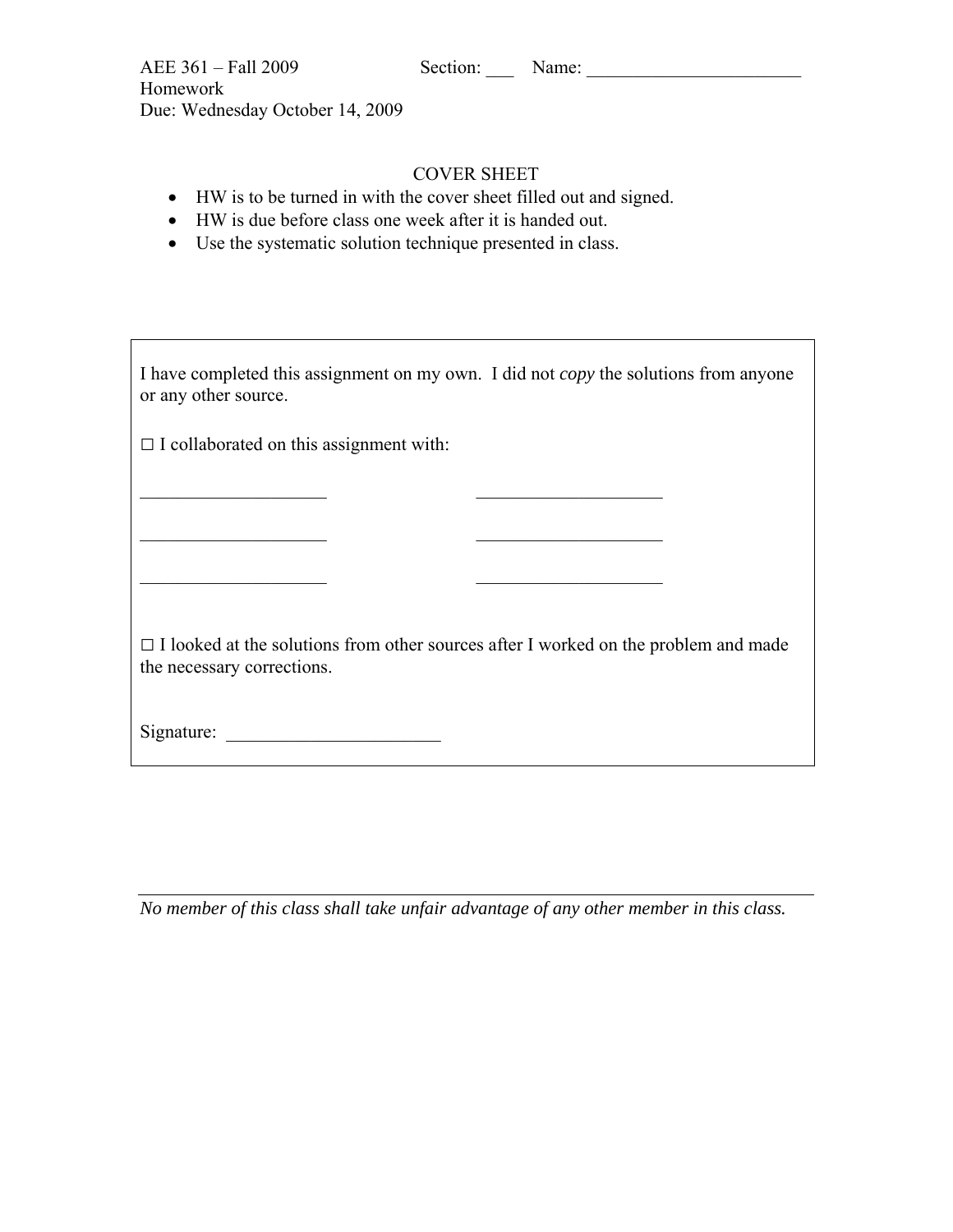

1. (a) Draw a free-body diagram of the structure supporting the pulley. (b) Draw shear and bending moment diagrams for both the vertical and horizontal portions of the structure.



2. Two prismatic bars of 50 mm by 75 mm rectangular cross-section are glued as shown. The allowable normal and shearing stresses for the glued joints are 700 and 560 kPa, respectively. Assuming that the strength of the joint controls the design, what is the largest axial load P that may be applied.



**References**: Juvinall (2006); Ugural and Fenster (2003)